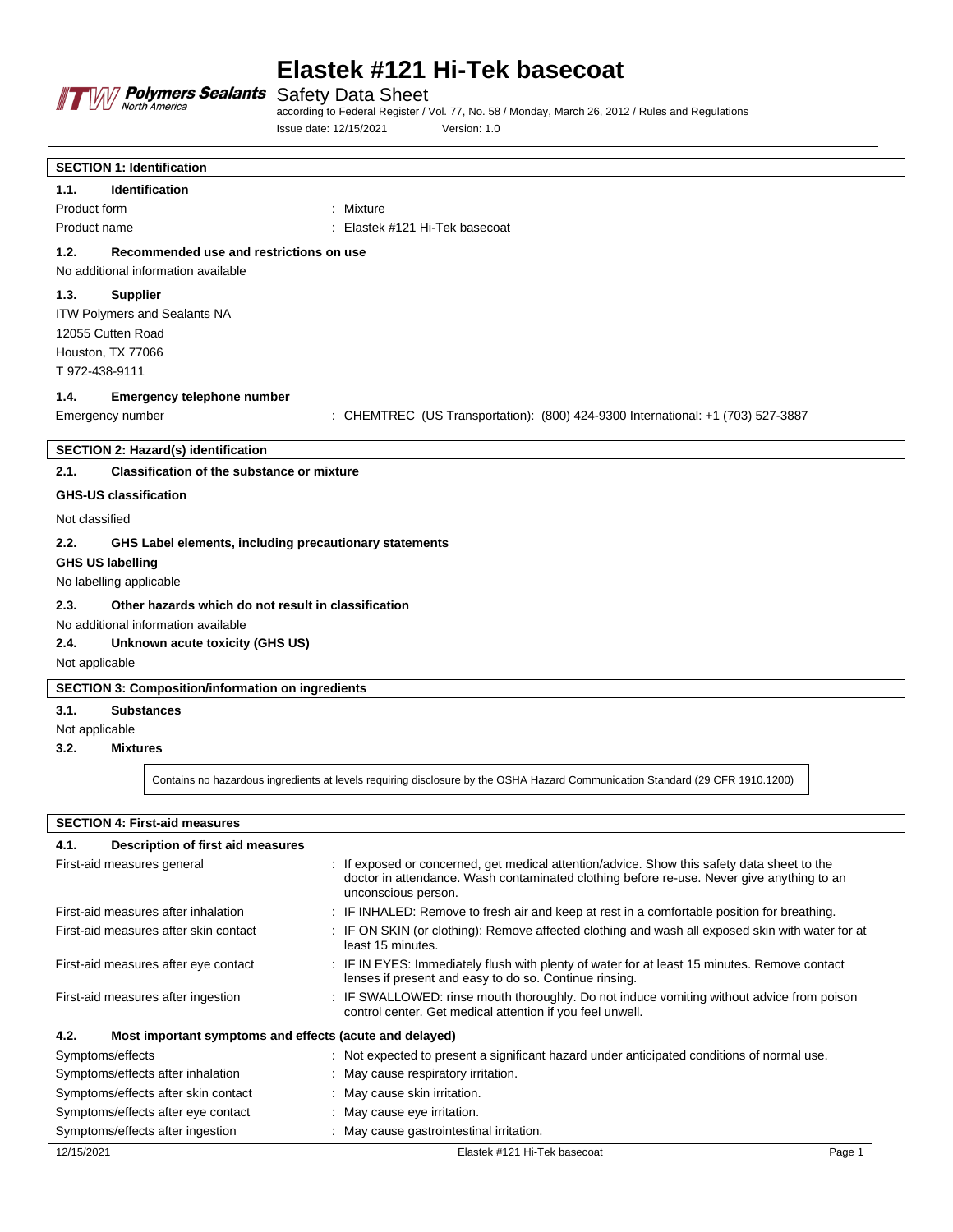Safety Data Sheet

according to Federal Register / Vol. 77, No. 58 / Monday, March 26, 2012 / Rules and Regulations

## **4.3. Immediate medical attention and special treatment, if necessary**

No additional information available.

| 5.1.                    | Suitable (and unsuitable) extinguishing media |                                                                                                                                                                         |
|-------------------------|-----------------------------------------------|-------------------------------------------------------------------------------------------------------------------------------------------------------------------------|
|                         | Suitable extinguishing media                  | : Dry powder. Foam. Carbon dioxide. Water spray.                                                                                                                        |
| 5.2.                    | Specific hazards arising from the chemical    |                                                                                                                                                                         |
| Fire hazard             |                                               | : No data available.                                                                                                                                                    |
| <b>Explosion hazard</b> |                                               | : No data available.                                                                                                                                                    |
| Reactivity              |                                               | : Stable under normal conditions.                                                                                                                                       |
| 5.3.                    |                                               | Special protective equipment and precautions for fire-fighters                                                                                                          |
|                         | Precautionary measures fire                   | : Keep away from heat, hot surfaces, sparks, open flames and other ignition sources. No<br>smoking.                                                                     |
|                         | Firefighting instructions                     | : Use water spray or fog for cooling exposed containers. Exercise caution when fighting any<br>chemical fire. Do not dispose of fire-fighting water in the environment. |
|                         | Protection during firefighting                | : Do not enter fire area without proper protective equipment, including respiratory protection.<br>Self-contained breathing apparatus.                                  |
|                         | Other information                             | : Under fire conditions closed containers may rupture or explode.                                                                                                       |

| 6.1.   | Personal precautions, protective equipment and emergency procedures |  |                                                                                                                                                               |
|--------|---------------------------------------------------------------------|--|---------------------------------------------------------------------------------------------------------------------------------------------------------------|
|        | General measures                                                    |  | : Evacuate area. Ventilate area. Keep upwind. Spill should be handled by trained cleaning<br>personnel properly equipped with respiratory and eye protection. |
| 6.1.1. | For non-emergency personnel                                         |  |                                                                                                                                                               |
|        | Protective equipment                                                |  | : Wear Protective equipment as described in Section 8.                                                                                                        |
|        | Emergency procedures                                                |  | : Evacuate unnecessary personnel.                                                                                                                             |
| 6.1.2. | For emergency responders                                            |  |                                                                                                                                                               |
|        | Protective equipment                                                |  | : Wear suitable protective clothing, gloves and eye or face protection. Approved supplied-air<br>respirator, in case of emergency.                            |

#### **6.2. Environmental precautions**

Prevent entry to sewers and public waters. Notify authorities if liquid enters sewers or public waters. Avoid release to the environment.

### **6.3. Methods and material for containment and cleaning up**

| For containment/cleaning up | SMALL SPILL: Dike area to contain spill. Take precautions as necessary to prevent<br>contamination of ground and surface waters. Recover spilled material on absorbent, such as<br>sawdust or vermiculite, and sweep into closed containers for disposal. After all visible traces,<br>including ignitable vapors, have been removed, thoroughly wet vacuum the area. Do not flush<br>to sewer. If area of spill is porous, remove as much contaminated earth and gravel, etc. as                                                                                                                                                                                                                                                                                                                                                                                                                                                                 |
|-----------------------------|---------------------------------------------------------------------------------------------------------------------------------------------------------------------------------------------------------------------------------------------------------------------------------------------------------------------------------------------------------------------------------------------------------------------------------------------------------------------------------------------------------------------------------------------------------------------------------------------------------------------------------------------------------------------------------------------------------------------------------------------------------------------------------------------------------------------------------------------------------------------------------------------------------------------------------------------------|
|                             | necessary and place in closed containers for disposal. Only those persons who are adequately<br>trained, authorized, and wearing the required personal protective equipment (PPE) should<br>participate in spill response and clean-up.                                                                                                                                                                                                                                                                                                                                                                                                                                                                                                                                                                                                                                                                                                           |
|                             | LARGE SPILL: Keep spectators away. Only those persons who are adequately trained.<br>authorized and wearing the required personal protective equipment (PPE) should participate in<br>spill response and clean-up. Ventilate the area by natural means or by explosion proof means<br>(i.e. fans). Know and prepare for spill response before using or handling this product. Eliminate<br>all ignition sources (flames, hot surfaces, portable heaters and sources of electrical, static, or<br>frictional sparks). Dike and contain spill with inert material (e.g. sand, earth). Transfer liquids to<br>covered and labeled metal containers for recovery or disposal, or remove with inert absorbent.<br>Use only non-sparking tools and appropriate PPE. Place absorbent diking materials in covered<br>metal containers for disposal. Prevent contamination of sewers, streams, and groundwater<br>with spilled material or used absorbent. |

#### **6.4. Reference to other sections**

See Sections 8 and 13.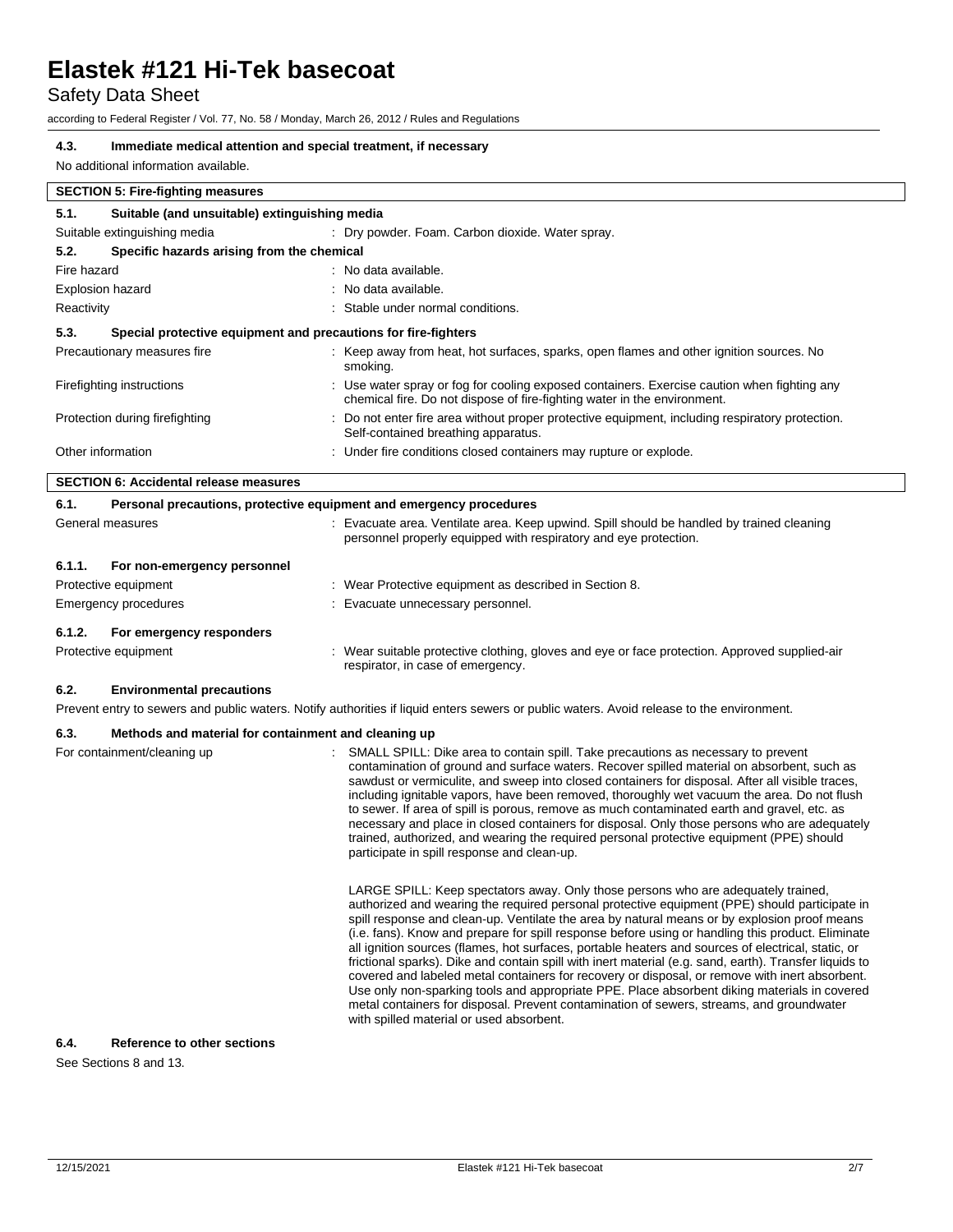Safety Data Sheet

according to Federal Register / Vol. 77, No. 58 / Monday, March 26, 2012 / Rules and Regulations

## **SECTION 7: Handling and storage 7.1. Precautions for safe handling** Precautions for safe handling **interest in the safety precautions** have been read and understood. Handle in accordance with good industrial hygiene and safety procedures. Do not get in eyes, on skin, or on clothing. Avoid breathing vapors, mist. Wash hands and other exposed areas with mild soap and water before eating, drinking or smoking and when leaving work. **7.2. Conditions for safe storage, including any incompatibilities** Technical measures : Empty containers retain product residue and can be hazardous. Storage conditions **in the conditions** : Store in a dry, cool and well-ventilated place. Keep the container tightly closed. Heat and ignition sources : Avoid ignition sources. Special rules on packaging **interest and the Container** : Keep only in original container.

#### **SECTION 8: Exposure controls/personal protection**

### **8.1. Control parameters**

Not applicable

#### **8.2. Appropriate engineering controls**

Appropriate engineering controls : Provide adequate general and local exhaust ventilation. Use process enclosures, local exhaust ventilation, or other engineering controls to control airborne levels below recommended exposure limits. Use explosion-proof equipment with flammable materials. Ensure adequate ventilation, especially in confined areas.

#### **8.3. Individual protection measures/Personal protective equipment**

#### **Personal protective equipment symbol(s):**



#### **Personal protective equipment:**

Gloves. Protective goggles. If spraying, protect with wearing suitable respirator or mask.

#### **Materials for protective clothing:**

Wear suitable protective clothing, gloves and eye/face protection

#### **Hand protection:**

Use gloves appropriate to the work environment

#### **Eye protection:**

Use eye protection suitable to the environment. Avoid direct contact with eyes.

## **Skin and body protection:**

Wear long sleeves, and chemically impervious PPE/coveralls to minimize bodily exposure.

#### **Respiratory protection:**

Use NIOSH (or other equivalent national standard) -approved dust/particulate respirator. Where vapor, mist, or dust exceed PELs or other applicable OELs, use NIOSH-approved respiratory protective equipment.

### **SECTION 9: Physical and chemical properties**

| 9.1.           | Information on basic physical and chemical properties |
|----------------|-------------------------------------------------------|
| Physical state | : Liguid                                              |
| Appearance     | : Self-Leveling Viscous Liquid Mixture                |
| Color          | : Gray                                                |
| Odor           | : Mild Ammonia Like                                   |
| Odor threshold | : No data available                                   |
| pH             | $9 - 10.5$                                            |
| Melting point  | : No data available                                   |
|                |                                                       |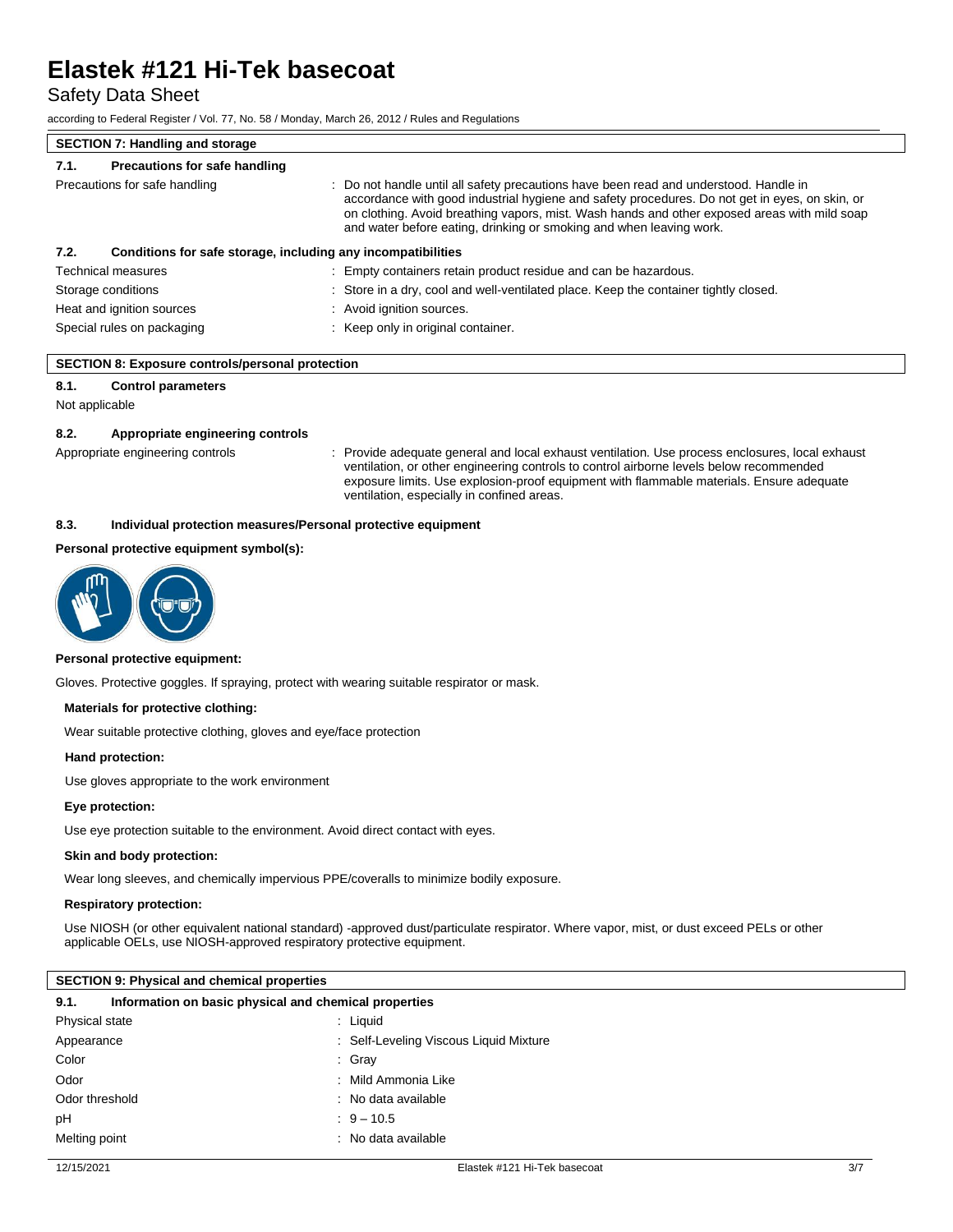# Safety Data Sheet

according to Federal Register / Vol. 77, No. 58 / Monday, March 26, 2012 / Rules and Regulations

| Freezing point                                  | No data available<br>٠. |
|-------------------------------------------------|-------------------------|
| Boiling point                                   | > 220 °F (104 °C)       |
| Flash point                                     | No data available       |
| Relative evaporation rate (n-butyl acetate=1)   | No data available       |
| Flammability (solid, gas)                       | No data available       |
| Vapor pressure                                  | relevant for liquids    |
| Relative vapor density at 20 °C                 | No data available       |
| Relative density                                | No data available       |
| Density                                         | 11.4 $lb/gal$           |
| Solubility                                      | No data available       |
| Partition coefficient n-octanol/water (Log Pow) | No data available       |
| Auto-ignition temperature                       | No data available       |
| Decomposition temperature                       | No data available       |
| Viscosity, kinematic                            | No data available       |
| Viscosity, dynamic                              | No data available       |
| <b>Explosive limits</b>                         | No data available       |
| <b>Explosive properties</b>                     | No data available       |
| Oxidising properties                            | No data available       |
|                                                 |                         |

## **9.2. Other information**

No additional information available

# **SECTION 10: Stability and reactivity**

### **10.1. Reactivity**

Stable under normal conditions.

## **10.2. Chemical stability**

Stable under recommended handling and storage conditions (see section 7).

#### **10.3. Possibility of hazardous reactions**

None known.

### **10.4. Conditions to avoid**

High temperatures, incompatible materials.

#### **10.5. Incompatible materials**

Acids. Alcohols. Alkalis. Amines.

#### **10.6. Hazardous decomposition products**

Can be released in case of fire: carbon monoxide, carbon dioxide, nitrogen oxides, hydrogen cyanide.

| <b>SECTION 11: Toxicological information</b>    |                                      |     |
|-------------------------------------------------|--------------------------------------|-----|
| Information on toxicological effects<br>11.1.   |                                      |     |
| Acute toxicity (oral)                           | : Not classified                     |     |
| Acute toxicity (dermal)                         | : Not classified                     |     |
| Acute toxicity (inhalation)                     | : Not classified                     |     |
| Skin corrosion/irritation                       | : Not classified                     |     |
|                                                 | pH: 9 - 10.5                         |     |
| Serious eye damage/irritation                   | : Not classified                     |     |
|                                                 | pH: 9 - 10.5                         |     |
| Respiratory or skin sensitisation               | : Not classified                     |     |
| Germ cell mutagenicity                          | : Not classified                     |     |
| Carcinogenicity                                 | : Not classified                     |     |
| Titanium dioxide (13463-67-7)                   |                                      |     |
| IARC group                                      | 2B - Possibly carcinogenic to humans |     |
| In OSHA Hazard Communication Carcinogen<br>list | Yes                                  |     |
| Silica: Crystalline, quartz (14808-60-7)        |                                      |     |
| 12/15/2021                                      | Elastek #121 Hi-Tek basecoat         | 4/7 |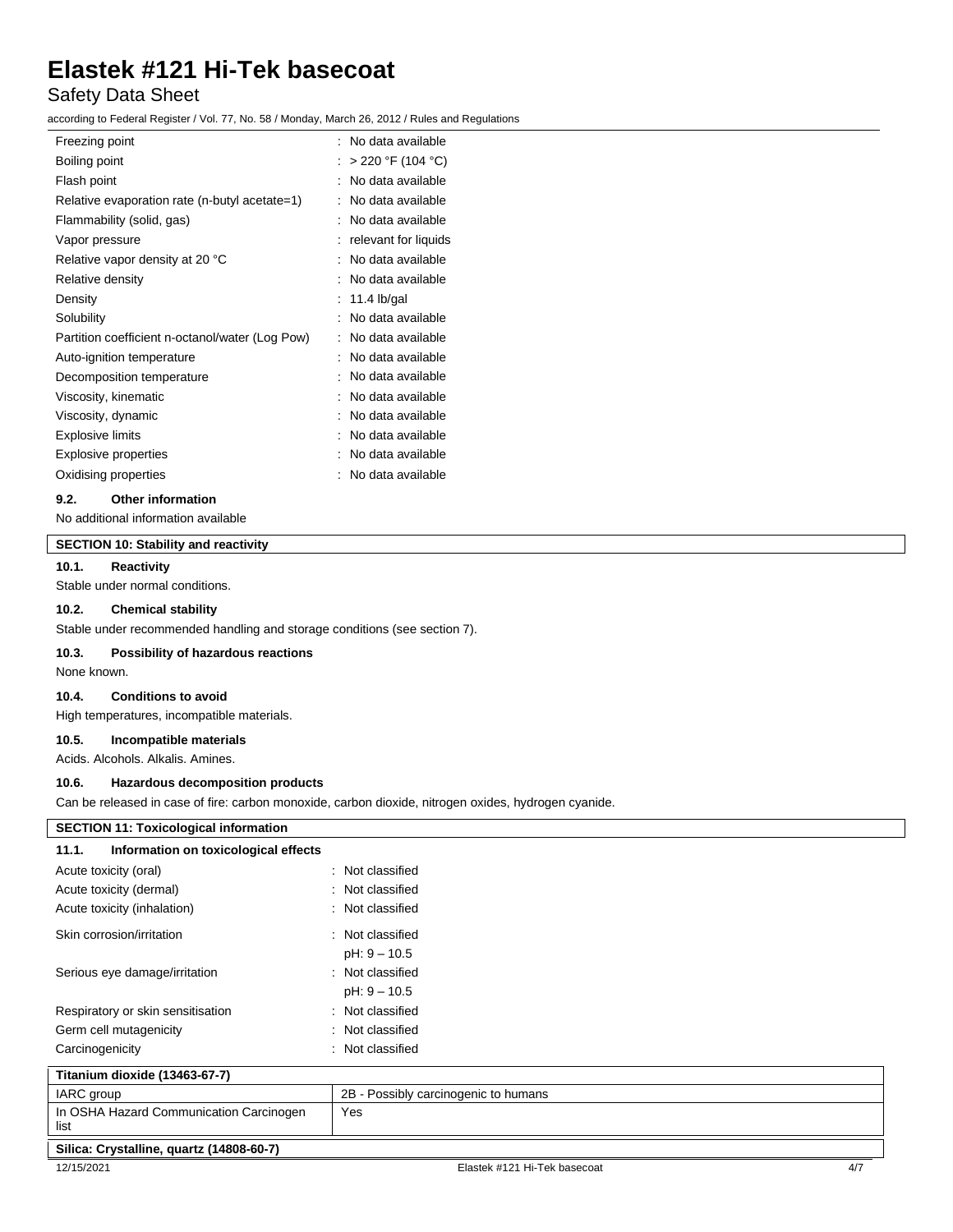Safety Data Sheet

according to Federal Register / Vol. 77, No. 58 / Monday, March 26, 2012 / Rules and Regulations

| Silica: Crystalline, quartz (14808-60-7)                      |                                                                                                                                                                        |
|---------------------------------------------------------------|------------------------------------------------------------------------------------------------------------------------------------------------------------------------|
| IARC group                                                    | 1 - Carcinogenic to humans                                                                                                                                             |
| National Toxicology Program (NTP) Status                      | Known Human Carcinogens                                                                                                                                                |
| In OSHA Hazard Communication Carcinogen<br>list               | Yes                                                                                                                                                                    |
| Reproductive toxicity                                         | : Not classified                                                                                                                                                       |
| STOT-single exposure                                          | : Not classified                                                                                                                                                       |
| STOT-repeated exposure                                        | : Not classified                                                                                                                                                       |
| Aspiration hazard                                             | : Not classified                                                                                                                                                       |
| Viscosity, kinematic                                          | No data available                                                                                                                                                      |
| Symptoms/effects                                              | Not expected to present a significant hazard under anticipated conditions of normal use.                                                                               |
| Symptoms/effects after inhalation                             | May cause respiratory irritation.                                                                                                                                      |
| Symptoms/effects after skin contact                           | : May cause skin irritation.                                                                                                                                           |
| Symptoms/effects after eye contact                            | : May cause eye irritation.                                                                                                                                            |
| Symptoms/effects after ingestion                              | : May cause gastrointestinal irritation.                                                                                                                               |
| <b>SECTION 12: Ecological information</b>                     |                                                                                                                                                                        |
| 12.1.<br><b>Toxicity</b>                                      |                                                                                                                                                                        |
| Ecology - general                                             | No information available.                                                                                                                                              |
|                                                               |                                                                                                                                                                        |
| Hazardous to the aquatic environment, short-<br>term (acute)  | Not classified.                                                                                                                                                        |
| Hazardous to the aquatic environment, long-<br>term (chronic) | Not classified.                                                                                                                                                        |
| 12.2.<br>Persistence and degradability                        |                                                                                                                                                                        |
| No additional information available                           |                                                                                                                                                                        |
| 12.3.<br><b>Bioaccumulative potential</b>                     |                                                                                                                                                                        |
| No additional information available                           |                                                                                                                                                                        |
| 12.4.<br><b>Mobility in soil</b>                              |                                                                                                                                                                        |
| No additional information available                           |                                                                                                                                                                        |
| 12.5.<br>Other adverse effects                                |                                                                                                                                                                        |
| Other adverse effects                                         | : No data available.                                                                                                                                                   |
|                                                               |                                                                                                                                                                        |
| <b>SECTION 13: Disposal considerations</b>                    |                                                                                                                                                                        |
| 13.1.<br><b>Disposal methods</b>                              |                                                                                                                                                                        |
| Waste treatment methods                                       | : Do not discharge to public wastewater systems without permit of pollution control authorities.<br>No discharge to surface waters is allowed without an NPDES permit. |
| Product/Packaging disposal recommendations                    | Dispose in a safe manner in accordance with local/national regulations. Do not allow the<br>product to be released into the environment.                               |
| <b>SECTION 14: Transport information</b>                      |                                                                                                                                                                        |
|                                                               |                                                                                                                                                                        |
| <b>Department of Transportation (DOT)</b>                     |                                                                                                                                                                        |
| In accordance with DOT                                        |                                                                                                                                                                        |
| Not regulated for transport                                   |                                                                                                                                                                        |
| <b>Transport by sea (IMDG)</b>                                |                                                                                                                                                                        |
|                                                               |                                                                                                                                                                        |

## **Air transport (IATA)**

Not regulated for transport

 $\overline{\phantom{a}}$ 

 $\overline{\phantom{a}}$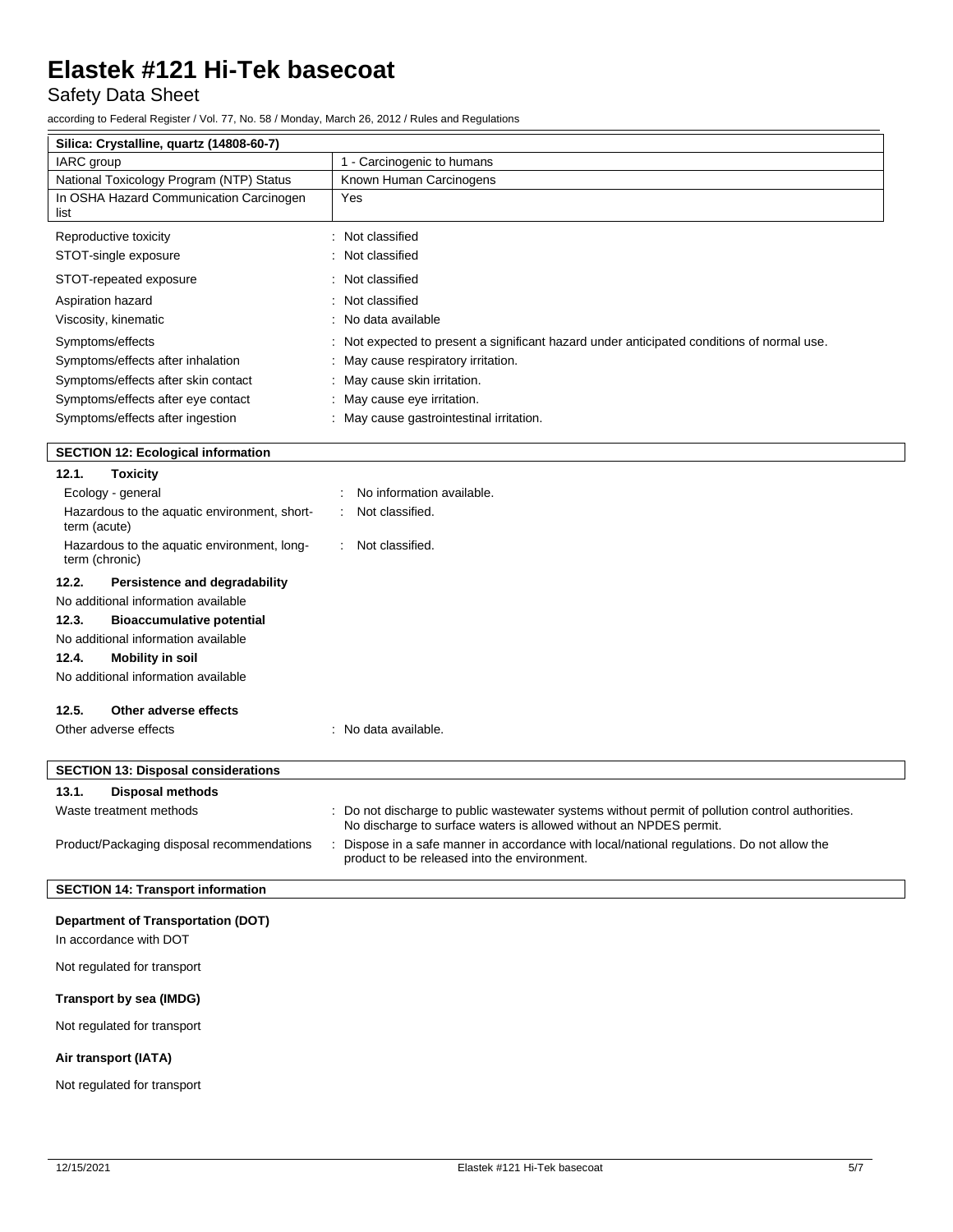## Safety Data Sheet

according to Federal Register / Vol. 77, No. 58 / Monday, March 26, 2012 / Rules and Regulations

### **SECTION 15: Regulatory information**

### **15.1. US Federal regulations**

## **Elastek #121 Hi-Tek basecoat**

All chemical substances in this product are listed as "Active" in the EPA (Environmental Protection Agency) "TSCA Inventory Notification (Active-Inactive) Requirements Rule" ("the Final Rule") of Feb. 2019, as amended Feb. 2021, or are otherwise exempt or regulated by other agencies such as FDA or FIFRA SARA Section 311/312 Hazard Classes | None

| 15.2. International regulations |  |
|---------------------------------|--|
|---------------------------------|--|

No additional information available

### **15.3. US State regulations**

**A WARNING:** This product can expose you to Ethylene oxide, which is known to the State of California to cause cancer and birth defects or other reproductive harm. For more information go to www.P65Warnings.ca.gov.

| Component                                                                    | Carcinogenicity | Developmental<br>toxicity | Reproductive<br>toxicity male | Reproductive<br>toxicity<br>female | No significant<br>risk level (NSRL) | <b>Maximum</b><br>allowable<br>dose level<br>(MADL) |
|------------------------------------------------------------------------------|-----------------|---------------------------|-------------------------------|------------------------------------|-------------------------------------|-----------------------------------------------------|
| Titanium dioxide<br>$(13463 - 67 - 7)$                                       | X               |                           |                               |                                    | Not available                       |                                                     |
| Silica: Crystalline,<br>quartz (14808-60-7)                                  | X               |                           |                               |                                    |                                     |                                                     |
| Formaldehyde (50-00-<br>$\left( 0\right)$                                    | X               |                           |                               |                                    | 40 µg/day                           |                                                     |
| Ethylene glycol (107-<br>$21-1)$                                             |                 | X                         |                               |                                    |                                     | 8700 µg/day<br>(oral)                               |
| Ethylene oxide (75-21-<br>8)                                                 | $\times$        | $\times$                  | $\times$                      | X                                  | $2 \mu g/day$                       | 20 µg/day                                           |
| diuron (ISO); 3-(3,4-<br>dichlorophenyl)-1,1-<br>dimethylurea (330-54-<br>1) | X               |                           |                               |                                    |                                     |                                                     |
| Carbon black (1333-<br>$86-4)$                                               | X               |                           |                               |                                    |                                     |                                                     |

| Component                                                                  | State or local regulations                                                                                                                                                                                                         |
|----------------------------------------------------------------------------|------------------------------------------------------------------------------------------------------------------------------------------------------------------------------------------------------------------------------------|
| Titanium dioxide (13463-67-7)                                              | U.S. - New Jersey - Right to Know Hazardous Substance List; U.S. - Pennsylvania -<br>RTK (Right to Know) List; U.S. - Massachusetts - Right To Know List                                                                           |
| Ammonium hydroxide (1336-21-6)                                             | U.S. - Massachusetts - Right To Know List; U.S. - New Jersey - Right to Know<br>Hazardous Substance List; U.S. - Pennsylvania - RTK (Right to Know) -<br>Environmental Hazard List; U.S. - Pennsylvania - RTK (Right to Know) List |
| Silica, amorphous (7631-86-9)                                              | U.S. - New Jersey - Right to Know Hazardous Substance List; U.S. - Massachusetts<br>- Right To Know List; U.S. - Pennsylvania - RTK (Right to Know) List                                                                           |
| Silica: Crystalline, quartz (14808-60-7)                                   | U.S. - New Jersey - Right to Know Hazardous Substance List; U.S. - Pennsylvania -<br>RTK (Right to Know) List; U.S. - Massachusetts - Right To Know List                                                                           |
| Limestone (1317-65-3)                                                      | U.S. - New Jersey - Right to Know Hazardous Substance List; U.S. - Pennsylvania -<br>RTK (Right to Know) List                                                                                                                      |
| diuron (ISO); 3-(3,4-dichlorophenyl)-1,1-dimethylurea<br>$(330-54-1)$      | U.S. - Massachusetts - Right To Know List; U.S. - New Jersey - Right to Know<br>Hazardous Substance List; U.S. - Pennsylvania - RTK (Right to Know) -<br>Environmental Hazard List; U.S. - Pennsylvania - RTK (Right to Know) List |
| carbendazim (ISO); methyl benzimidazol-2-ylcarbamate<br>$(10605 - 21 - 7)$ | U.S. - Massachusetts - Right To Know List; U.S. - New Jersey - Right to Know<br>Hazardous Substance List; U.S. - Pennsylvania - RTK (Right to Know) List                                                                           |
| Formaldehyde (50-00-0)                                                     | U.S. - New Jersey - Right to Know Hazardous Substance List; U.S. - Pennsylvania -<br>RTK (Right to Know) List; U.S. - Massachusetts - Right To Know List                                                                           |